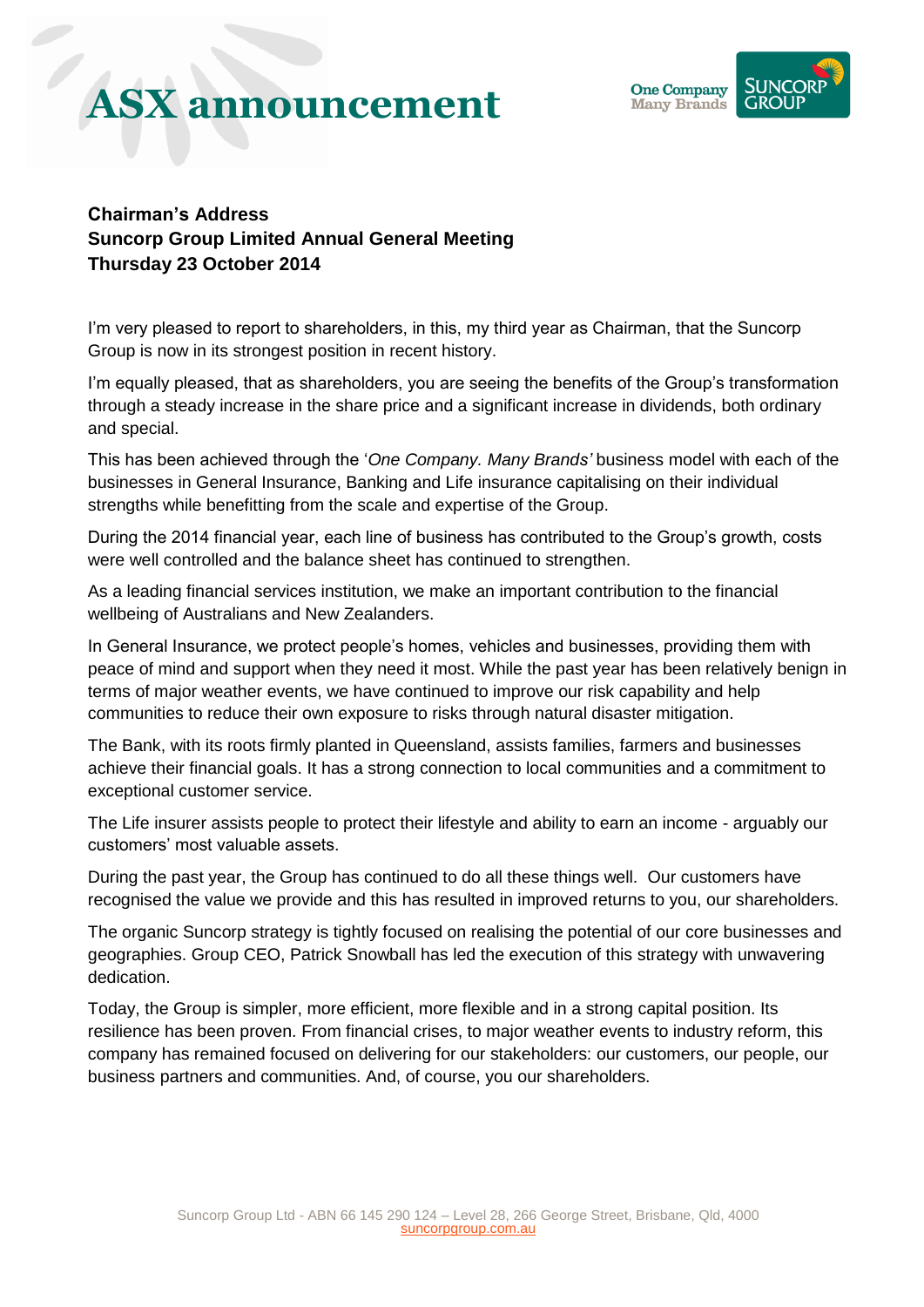

I can appreciate that there was a time when our shareholders may have felt discouraged as the business confronted economic volatility and unprecedented weather events. I also appreciate the loyalty and patience of those, who like myself and the Board, trusted in this Group's potential. Our aim has always been to deliver long-term, sustainable shareholder returns and I think that we've well and truly turned a corner in achieving that.

Looking to the Group's financial performance for the year and the net profit after tax increased to \$730 million. This headline result was helped by good investment returns, relatively subdued natural hazard experience and Suncorp Bank's return to profitability. However, it was encumbered by issues in the life insurance industry which led to the write-down of \$496 million in intangible assets.

Given the strong capital position of the Group, continued improvements in operational and financial performance and a positive outlook, the Board declared a final ordinary dividend of 40 cents per share and a special dividend of 30 cents per share – making this the third successive year a special dividend has been paid. This brings the total dividend payout for the 2014 financial year to \$1.05 per share, fully franked, a 40% increase on the prior year.

The Board has reconfirmed the commitment to return capital to shareholders that is in surplus to Group operating requirements.

The Board is also committed to an ordinary dividend payout target of 60% to 80% of full year cash earnings.

The Group's performance in 2013/14 continued the positive momentum of prior years. But, both the Board and executive team agree that the Group's full potential is yet to be realised.

The write-down of intangible assets in the Life business resulted from a more forward-looking view of the life insurance industry and assumptions and is a watershed for Suncorp. It's the final piece in positioning each of the lines of business with a clear, forward-looking strategy; with balance sheets free from legacy or industry issues.

Last year, I pointed out further simplification would underpin business activities. We have either completed, or made significant progress, on these programs of work, reducing cost and complexity and improving the agility of our company. Simplification benefits are being realised and invested back into the business so that we can be more responsive to changing market behaviours and in turn deliver greater value to customers and shareholders.

As we move forward we'll continue to simplify the business, extracting value through efficiency initiatives.

We'll continue to work the Group's strategic assets, the 4Cs of Capital, Cost, Customer and Culture assets harder, for example:

- Refining risk-based capital models to realise optimal **capital** levels
- Maintaining prudent **cost** control through shared services, suppliers, technology and processes across the Group
- Meeting more needs for our nine million **customers**
- Continuing to build employee engagement levels and create an enviable **culture** where the best talent want to work and grow their career